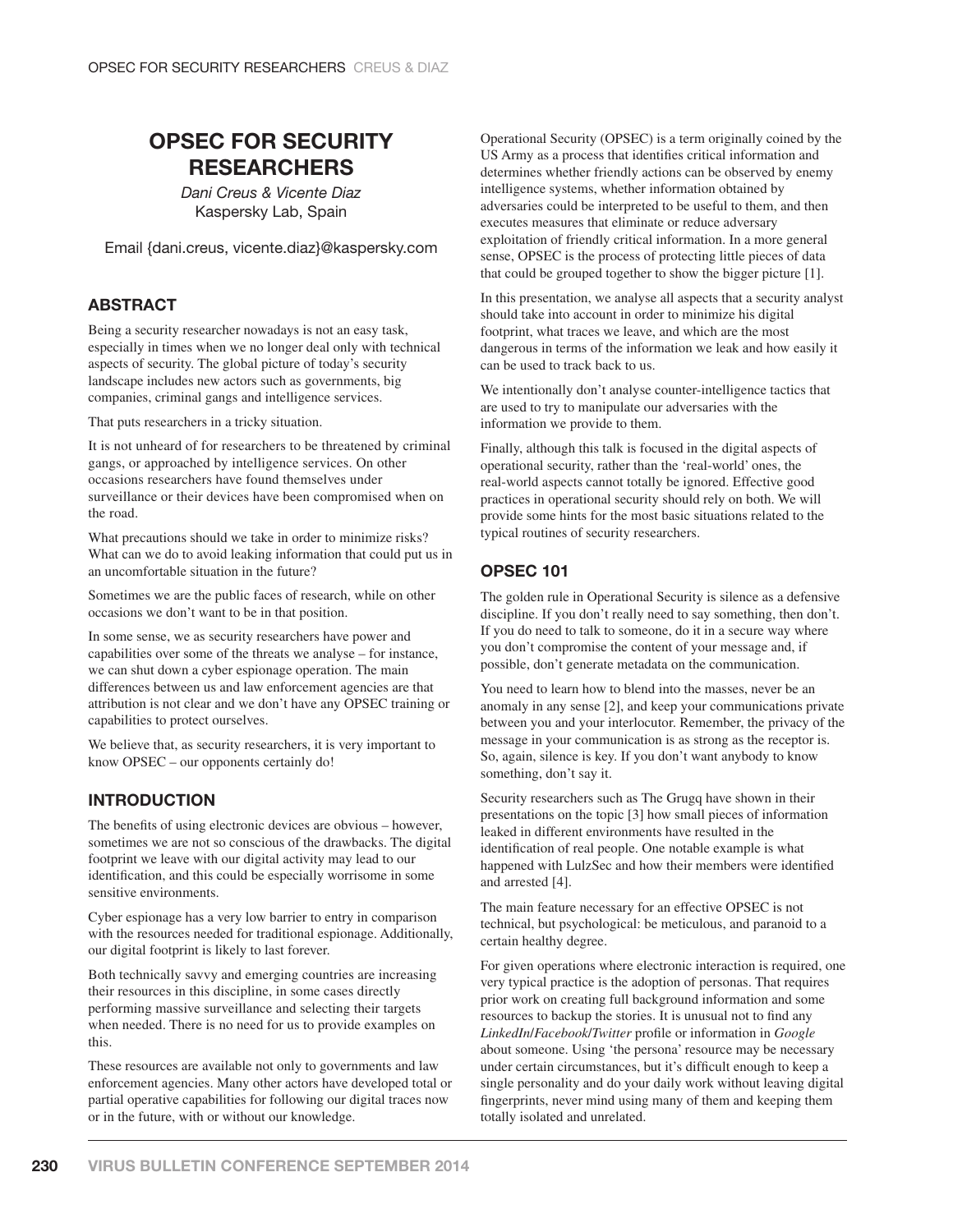Contamination between personas is another typical (and fatal) error that increases in likelihood over time. So if you are forced to use personas, it's better to destroy them quickly after they have been used.

If we are to learn anything about how law enforcement has successfully identified suspects in operations, it is that electronic traces are eternal. In most cases, suspects started using OPSEC at some point in their lives, and previous data could be retrieved in order to identify them at a later point in time.

In other cases it was the sum of many small pieces of information that led to identification of the suspect. Sometimes these pieces allowed different personas and identities to be related. The lessons are: 1. avoid contamination between personas, and 2. remember that we leave many more traces than we think.

A single mistake can take down a complex OPSEC operation that has been successful for many years.

Another thing to consider is how to react when we are directly (digitally or not) confronted by people specially trained to manipulate their interlocutors. They will use many techniques such as compliments, pride or shame to provoke some kind of reaction. Under pressure we react differently. It is always a good idea, when having drinks with unfamiliar people, not to talk or brag about a piece of research you have done.

Don't trust anyone when talking about sensitive topics. In particular, don't trust anyone using any electronic means. This footprint will last forever, could be accessed by anyone, and whatever you say is stored somewhere. This could be used against you, even in a trial.

# **WHAT TO DO**

In this section, we provide some tips on how to deal with different scenarios:

Email:

- Always use cryptography for your communications.
- Keep in mind what kind of information you are giving and who is receiving it.
- Consider what kind of metadata you are generating, even if the content of the message is encrypted. From, To, Subject, Time, etc. are all in clear text.
- Consider the strength of your key and the encryption algorithm. The longer, the better.
- If your private key gets compromised, all the messages you have sent in the past will be compromised as well – so using email might not be a good idea at all in some cases.
- Be careful with third-party services, in some circumstances you should avoid them.

IM:

- You cannot trust any commercial service other than the ones using OTR.
- Again, keep in mind what you say and who is receiving this information. He may be logging the full thing.

- Never use *Skype* or any social network for discussing anything sensitive.

#### Telephone:

- Your telephone probably carries the same data as your computer – are you using the same security measures? Probably not because it's harder.
- Your telephone provides valuable information on your habits and location.
- When possible and applicable, use disposable phones.

#### HD encryption:

- Times are interesting now that *TrueCrypt* is no longer being developed. However, its use is still preferable to other solutions.
- Use an anti-coercion partition with real-looking data.

Browsing and research over computer networks:

- Never do anything 'dangerous' from your home or workplace. Use an air gap instead, with a 3G/4G connection using an anonymously acquired modem.
- VPNs encrypt your traffic but do not provide anonymity!
- Tor is not bad in most cases, but be aware of its weaknesses: Tor exit nodes, Tor middle nodes with high reputation controlled by the same organizations than can track back to you, correlation of Tor connections with your ISP connections to identify who you are.
- Do not accept cookies, do not allow the execution of JavaScript, do not log into any account, and do not use *Chrome*.

#### Physical world:

- When on the road, travel with the bare minimum possible. A travel phone and travel laptop is preferred.
- Do not carry more data than necessary for your work.
- The smaller the hardware attack surface in your laptop the better: be aware of hardware implants.
- Do not leave your hardware alone in your hotel room.
- Be aware of your environment, try to find suspicious patterns.
- To some extent, your close circle should be aware of basic social engineering techniques that can be used against them as well.

These tips, along with some others, will be explained in detail in the presentation, along with examples of threats, problems, solutions and open questions.

# **CONCLUSIONS**

OPSEC should quickly be adopted in a routine manner in the daily activities of security researchers. Given the kind of operations that are being discovered, and the actors involved, the lack of the proper knowledge and discipline in this area may result in terrible consequences for researchers doing their jobs.